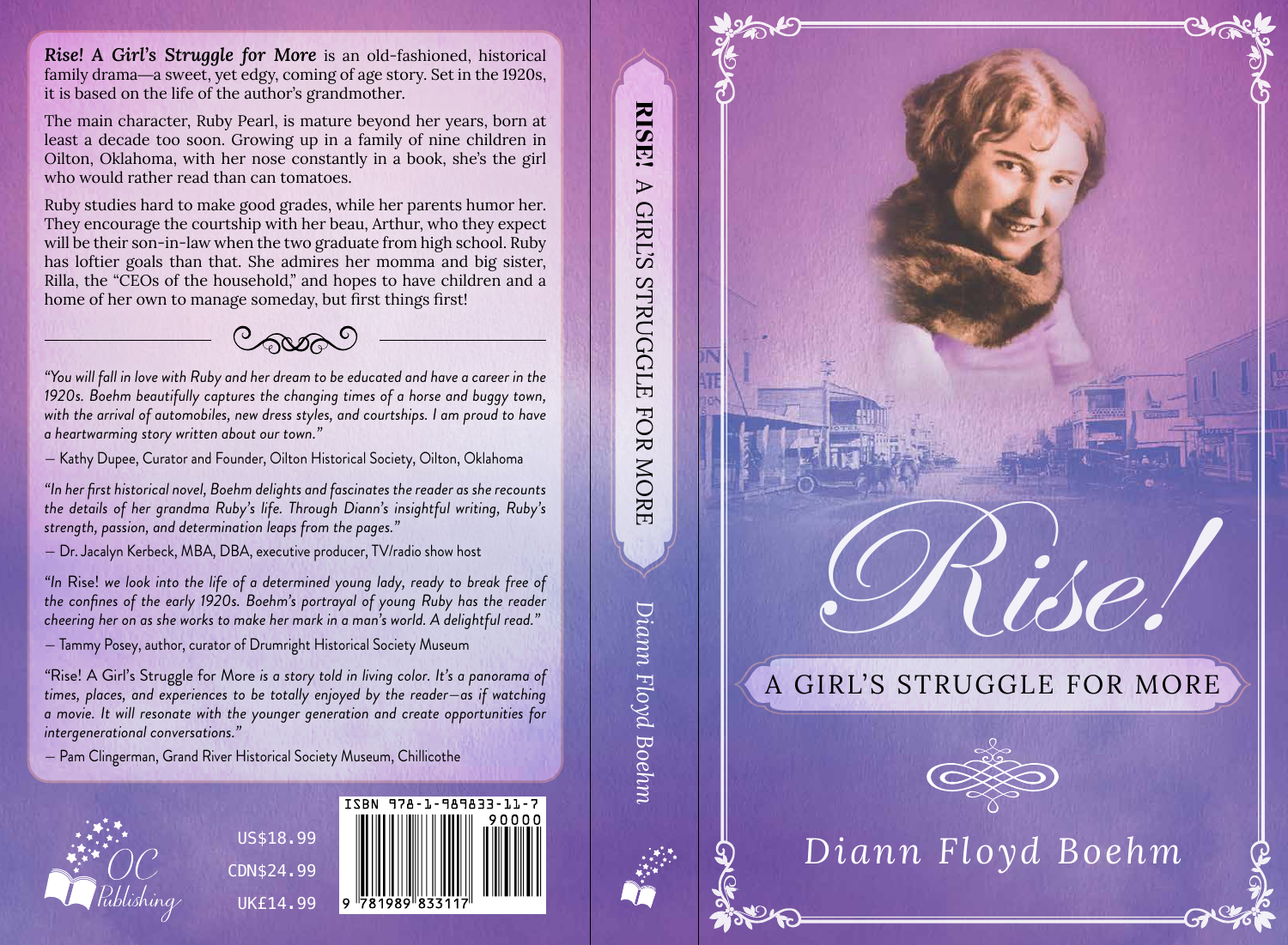

A GIRL'S STRUGGLE FOR MORE

# *Diann Floyd Boehm*

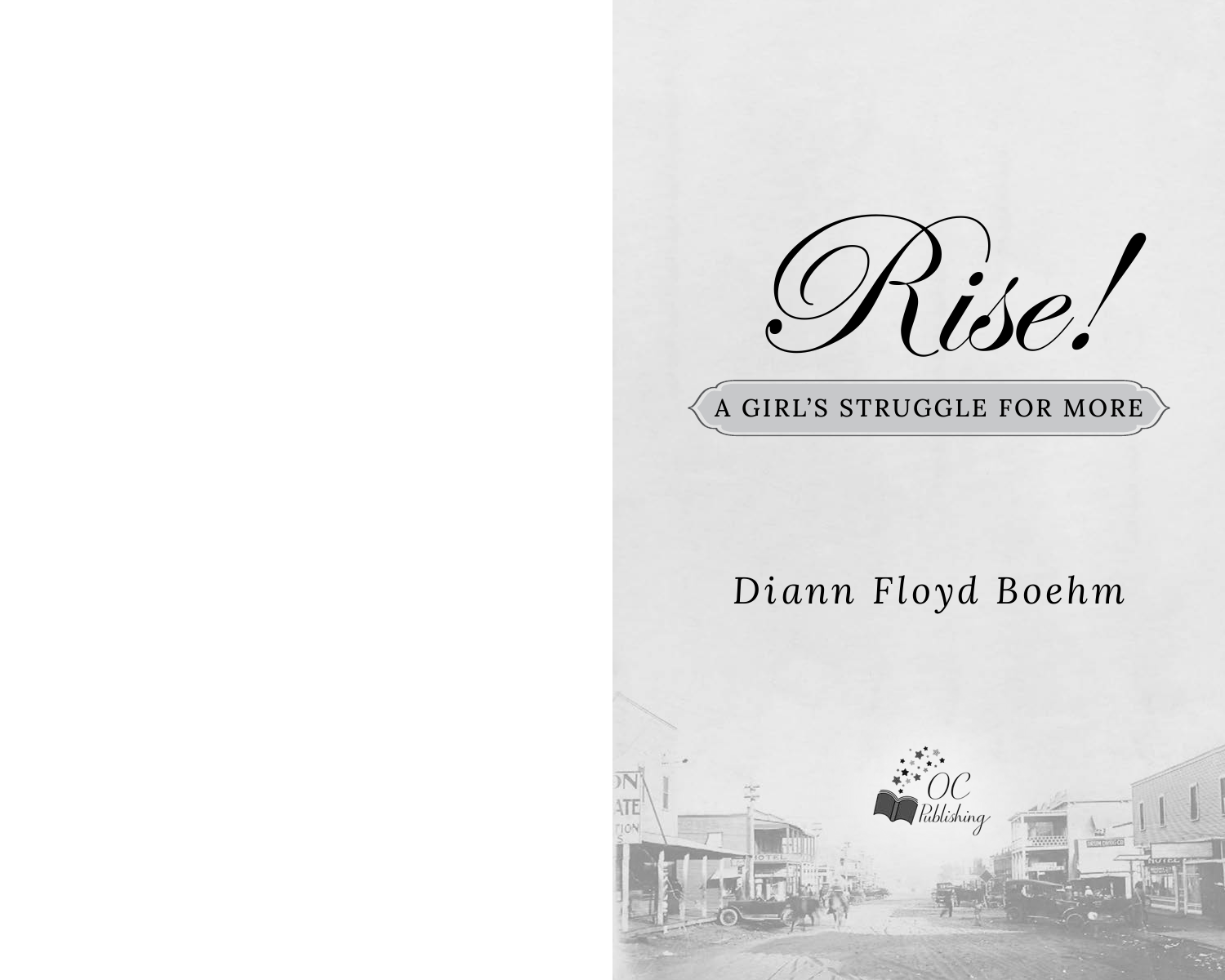*I want to dedicate my first novel to two special women in my life: my mom, Mabel Adella Harris Floyd, and my Grandma Ruby, Ruby Pearl Terrill Harris, who enriched my life even more with her stories and guidance.*

#### *RISE! A Girl's Struggle for More*

Copyright ©2021 Diann Floyd Boehm

All rights reserved under international copyright conventions. No part of this publication may be reproduced, stored in or introduced into a retrieval system, or transmitted in any form, or by any means, without the prior written permission of the author.

First published in 2021 by

 $\stackrel{***}{\smile}OC$ Riblishing

Halifax, NS, Canada www.ocpublishing.ca

Cover and interior book design by David W. Edelstein Cover background photo courtesy of the Drumright Historical Museum

ISBN - 978-1-989833-11-7 (Paperback Edition) ISBN - 978-1-989833-12-4 (eBook Edition) ISBN – 978-1-989833-13-1 (Dyslexia-friendly Edition)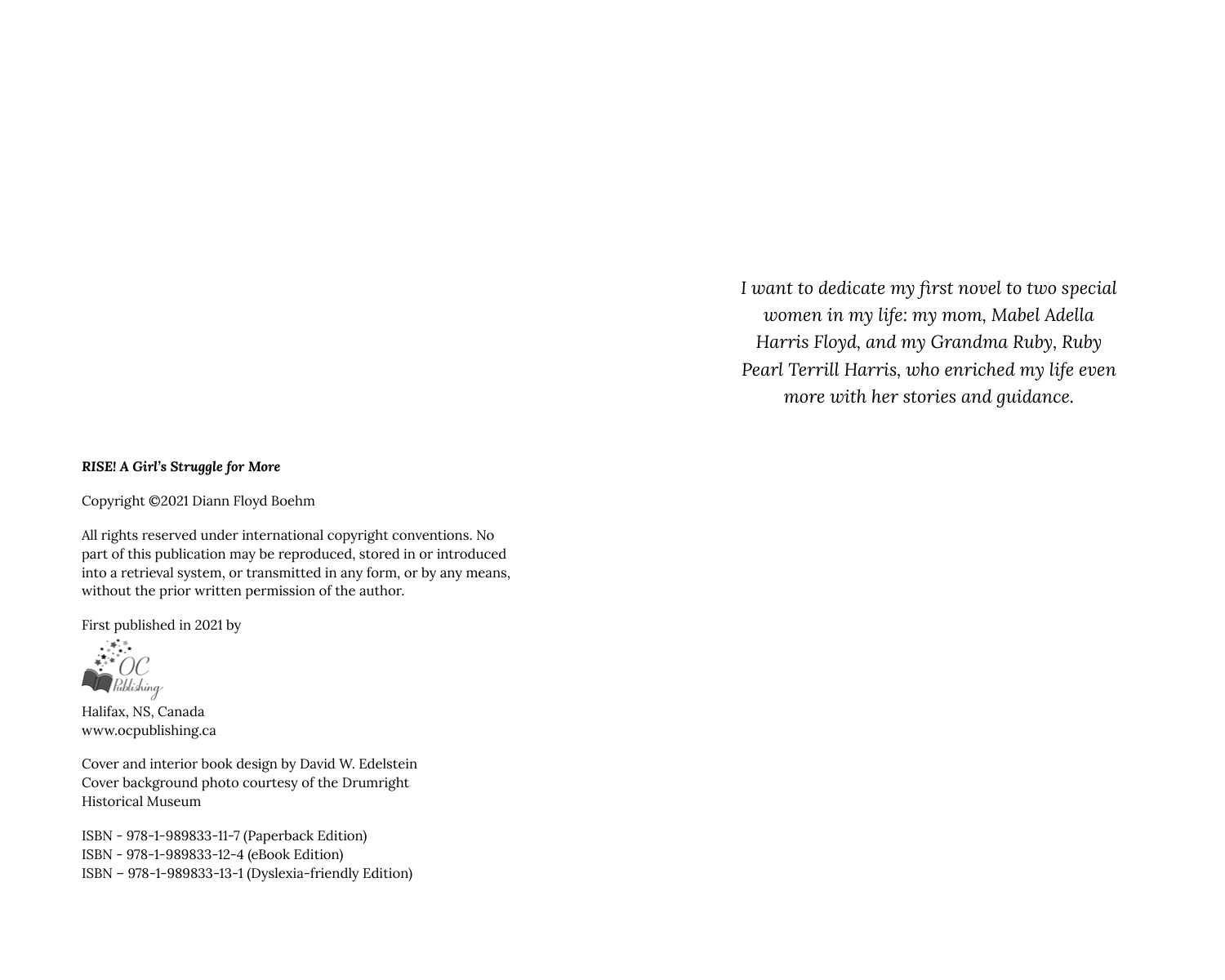### **CONTENTS**

### *[Foreword ix](#page-4-0)*

#### *[Part One: A Dream](#page-6-0)*

[Chapter 1: Pluck the Chicken](#page-7-0) *3* [Chapter 2: Sunday Potluck Dinner](#page--1-0) *15* [Chapter 3: A Decision](#page--1-0) *24* [Chapter 4: The Unexpected Surprise](#page--1-0) *42* [Chapter 5: Not the Week Anyone Wants](#page--1-0) *55* [Chapter 6: It is All in the Details](#page--1-0) *77* [Chapter 7: Ruby's Birthday](#page--1-0) *101* [Chapter 8: Dinner is Served](#page--1-0) *117* [Chapter 9: A New Day](#page--1-0) *131* [Chapter 10: Love is in the Air](#page--1-0) *139* [Chapter 11: The Talk](#page--1-0) *146*

 *[Part Two: A Plan](#page--1-0)* 

[Chapter 12: Christmas Break and the Plan](#page--1-0) *159* [Chapter 13: A Night to Remember](#page--1-0) *173* [Chapter 14: The Debate](#page--1-0) *189* [Chapter 15: Mommas Join Forces](#page--1-0) *197* [Chapter 16: Dance the Night Away](#page--1-0) *205* [Chapter 17: Graduation](#page--1-0) *218* [Chapter 18: Guilt](#page--1-0) *231*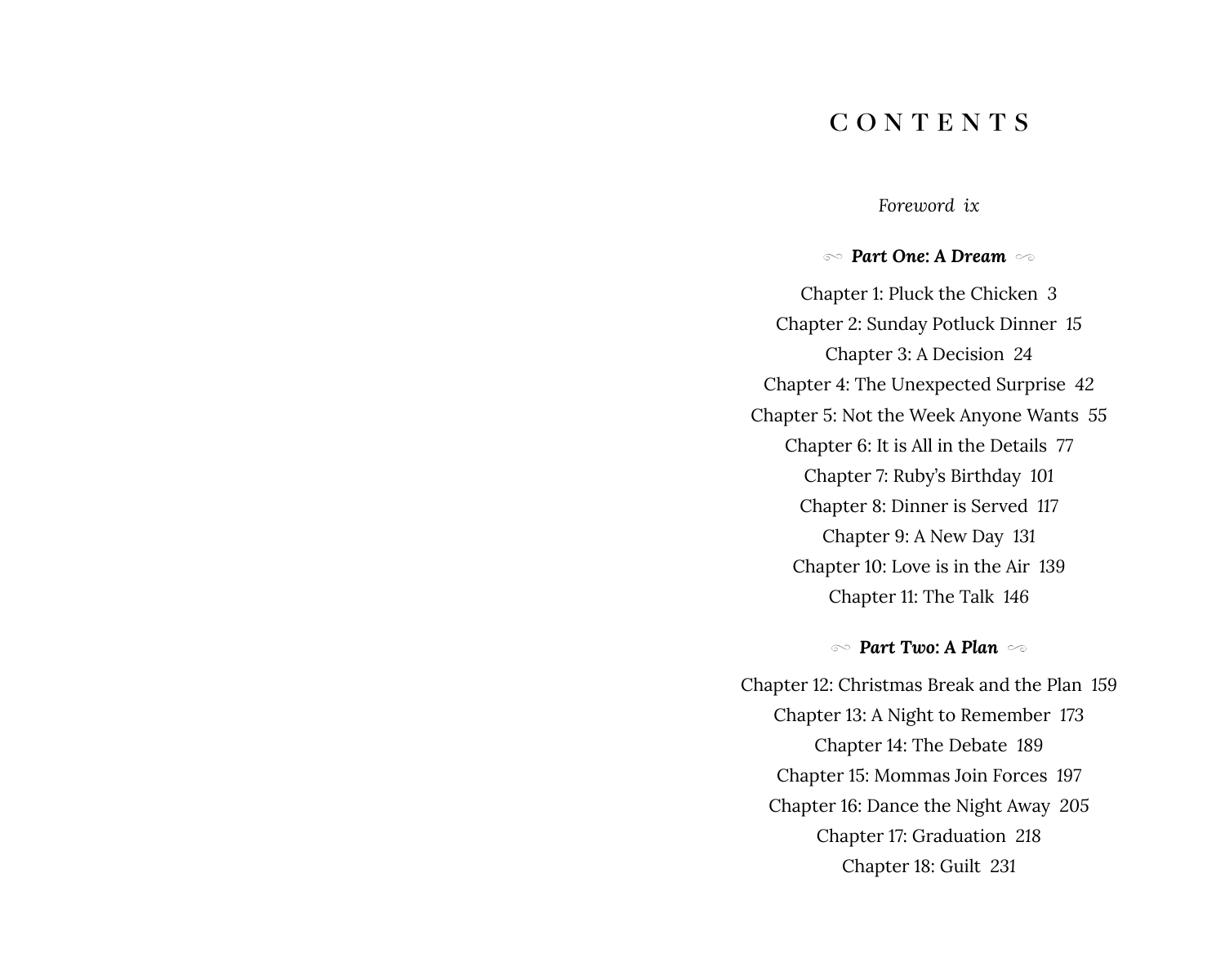<span id="page-4-0"></span>[Chapter 19: Updating Arthur](#page--1-0) *236* [Chapter 20: Plan in Motion](#page--1-0) *248*

 *[Part Three: Plan in Action](#page--1-0)* 

[Chapter 21: The Journey Begins](#page--1-0) *261* [Chapter 22: Room and Board](#page--1-0) *274* [Chapter 23: College Days](#page--1-0) *294* [Chapter 24: Mystery Solved](#page--1-0) *317* [Chapter 25: Dad's Turn](#page--1-0) *326* [Chapter 26: Christmas](#page--1-0) *337* [Chapter 27: A Loss](#page--1-0) *354* [Chapter 28: Graduation . . . Now What?](#page--1-0) *365* [Chapter 29: The Job Hunt and Much More](#page--1-0) *375*

*[About the Author 391](#page--1-0)*

### **FOREWORD**

I am dedicating my first novel to two special women in my life: my mom, Mabel Adella Harris Floyd, and my Grandma Ruby. Mom always shared family stories about grandmas, great-grandmas, and even great-great-grandmas and grandpas. How lucky our family is to have these stories to pass down the family line. My mom was a trailblazer in her own right. She worked hard as a wife and mother and was part of a team that developed the first hospice program for veterans in Hampton, Virginia.

My Grandma Ruby was very special to me and played a significant role in my life. Almost every week, my family would go to her house and have Sunday dinner. There were many weekends that some of my brothers and I would spend with Grandma. Being with her and having her exceptional guidance and love was priceless. There was a time when I was a young adult that I lived with my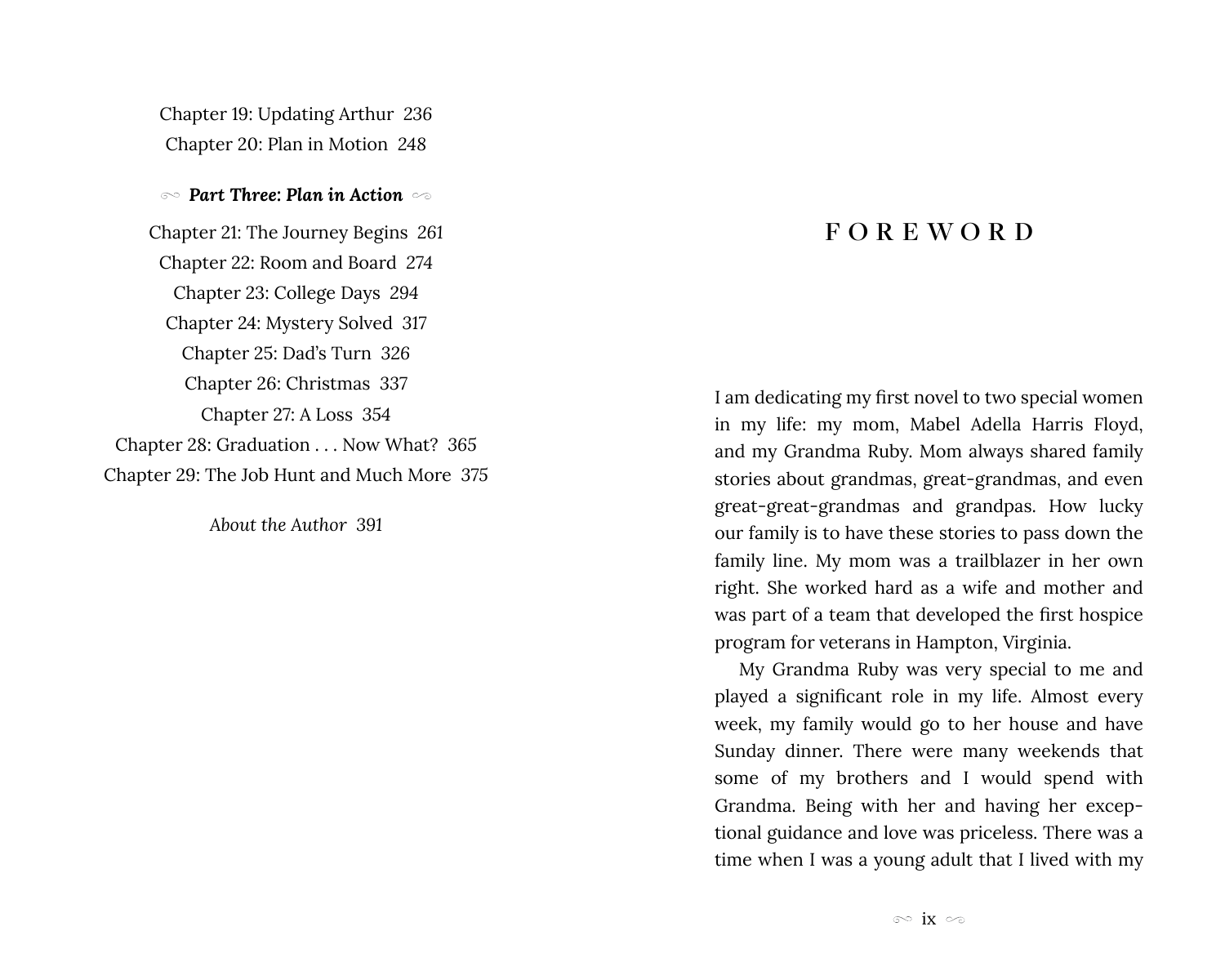grandma, and she enriched my life even more with her stories and guidance.

*Rise! A Girl's Struggle for More* is a biographical, historical fiction based on my Grandma Ruby's life. Ruby was born in 1904 in a small town in Oklahoma, back when most Americans lived outside of cities, before any world war, when young ladies like Ruby were expected to continue the same way of life as their parents and grandparents and not stray too far.

As an adult, Grandma Ruby was a single parent and working woman, which was unheard of in the mid-1900s. She lived her faith and never said a bad word or spoke ill of anyone. Grandma Ruby always reached out and helped others. Her smile and giggle were contagious. I am sure she had faults, but through my eyes, she was the kindest person I knew, who did without so others could have more.

When Ruby came into the world, no one could imagine the changes that would occur in the next twenty years, much less during the rest of her life. Some changes were local and immediate—the oil boom in Oklahoma and the Black Wall Street Massacre in Tulsa. Some changes were nationwide or global—World War I, the 1918 flu epidemic, the Roaring Twenties, migrations within the country, the Great Depression . . . wave after wave of changes that shaped Ruby's life.

How did this young girl, my grandmother, decide

to leave home? To earn money for her "escape" by secretly entering and winning dance contests? To jump into the fast-moving current of big city life? Her experiences led her to teach her grandchildren, "As long as you can breathe you are meant to learn and be more than you were the last day. If you fall, that's OK. Just figure out what you learned and get up and keep going."

I hope that this book provides an enjoyable way to learn about some historical events and people, to gain insight into how people's thinking evolved during these times and how there were women who were breaking tradition. My grandma would come to look at the moon knowing astronauts had landed there and that she was able to rise above expectations and break through almost insurmountable barriers to become a well-educated, successful woman.

*Diann Floyd Boehm*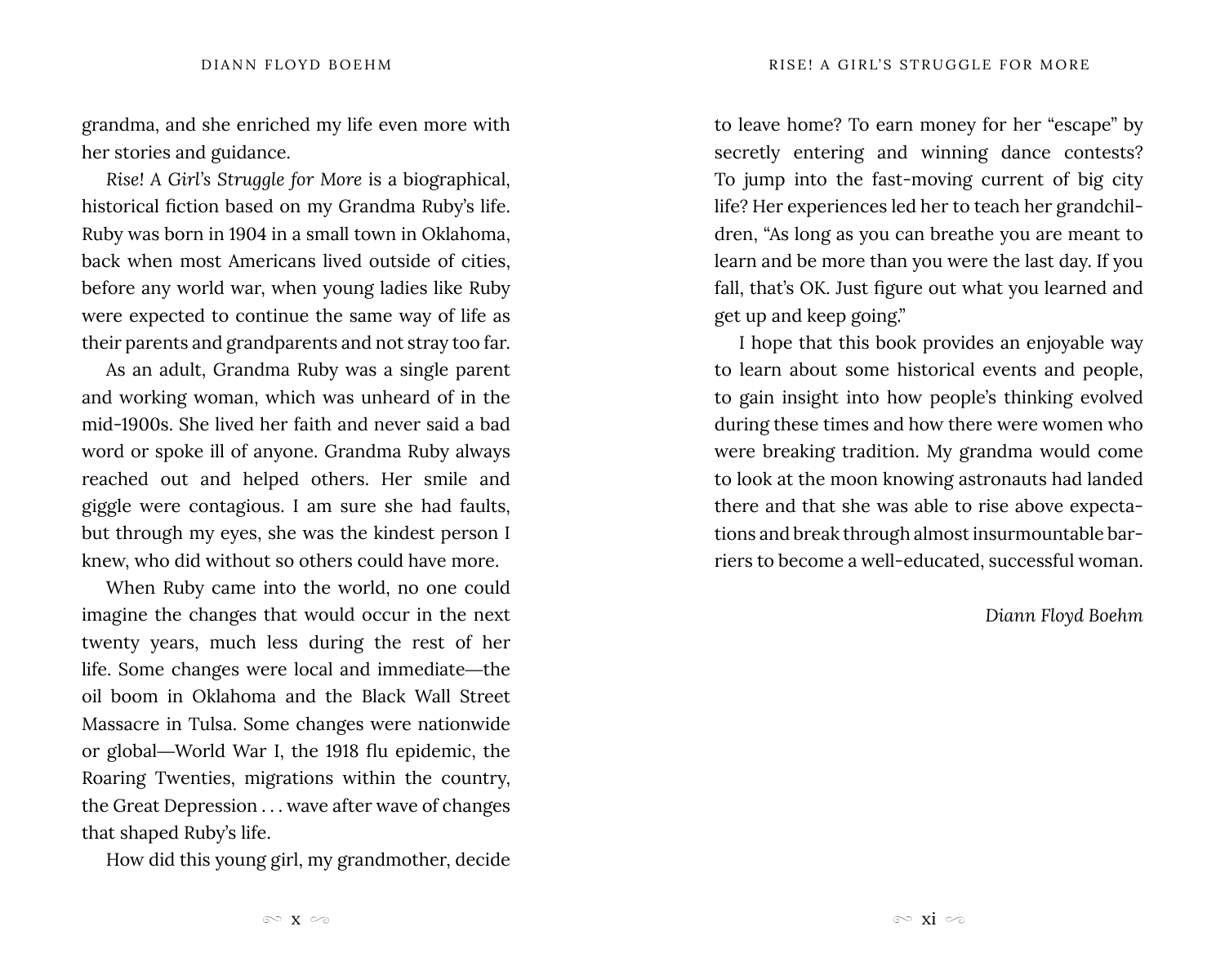<span id="page-6-0"></span>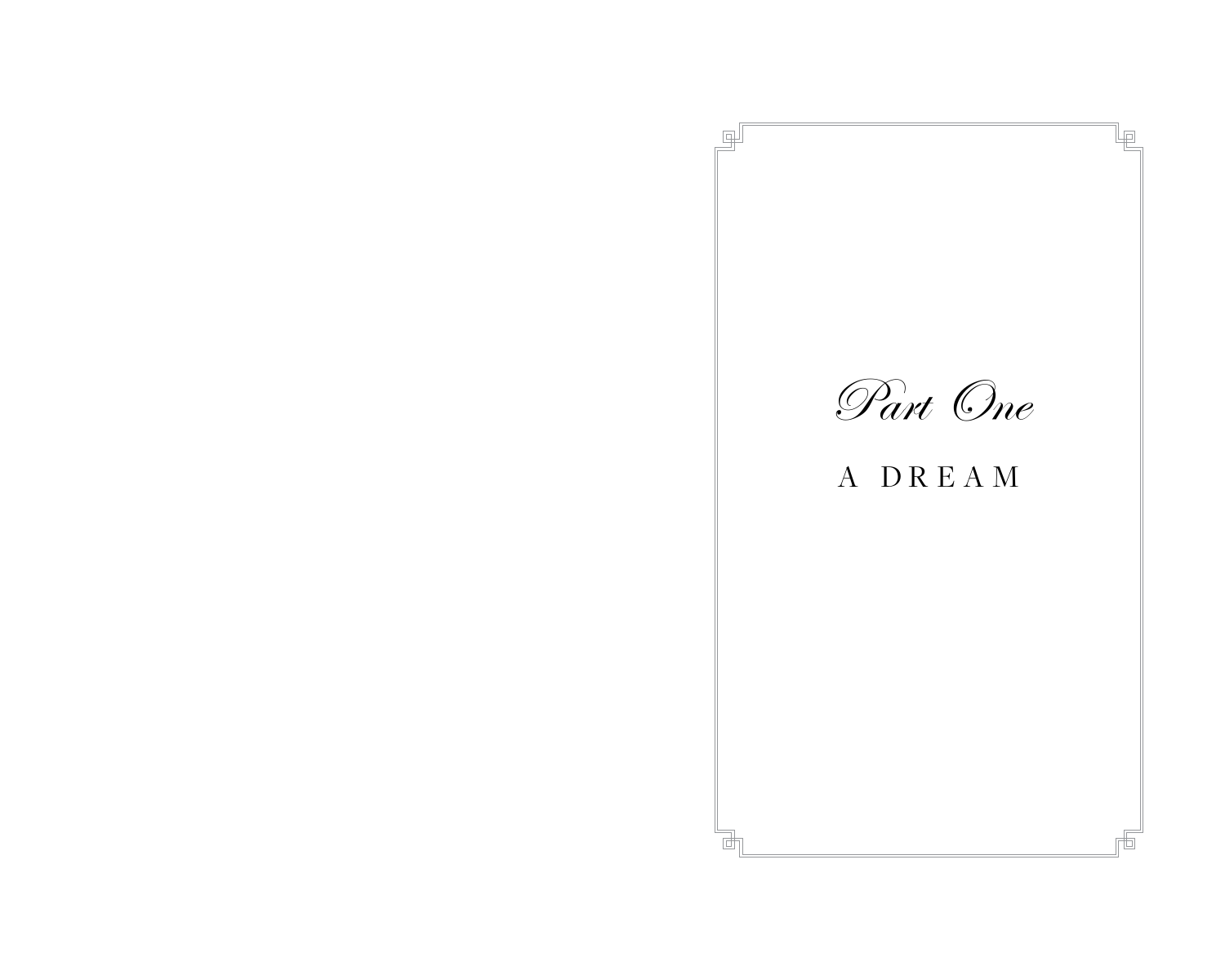Chapter 1

### <span id="page-7-0"></span>PLUCK THE CHICKEN

Cara

"Seriously, Ruby Pearl, put that book down and help your sister get the chickens plucked for Sunday's dinner!" Ruby's momma yelled upstairs.

"Yes, Momma, I am coming," Ruby replied. Reluctantly, Ruby placed a marker in her book and left the upstairs landing alcove, her favorite reading spot. She loved it there because, as she read, she could look out the long window into the big backyard and see her momma's garden. The alcove was the perfect place to gain composure, as some of Ruby's sisters would do, and for others, like Ruby, it was a place to read and let imagination run wild.

The alcove was inviting, with the built-in cherry wood chest with its soft cushions and the blankets tucked away inside just waiting for someone to pull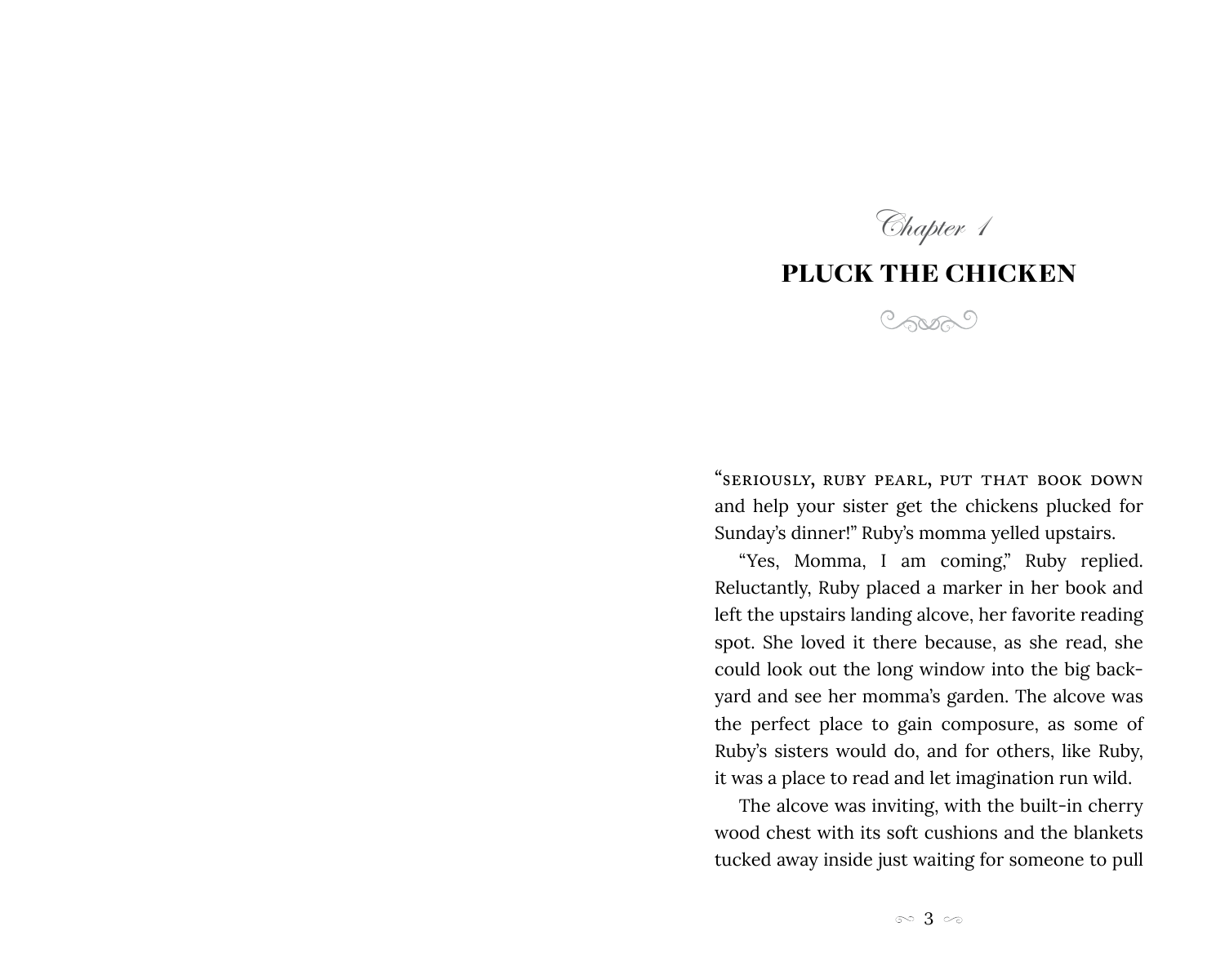them out. The window itself was like a picture of the day framed beautifully to match the chest. It was always hard to walk past the window and not be tempted to peek out and see what might be going on outside. Once more, Ruby had to give up her favorite reading spot, her escape coming to an abrupt halt as family duties called.

Ruby hated plucking the chickens. At times she would sit there looking at the headless bird, trying to figure out if she had named this one. No matter how Ruby's momma boiled the birds—just enough for easy plucking—it was not a chore any of the girls enjoyed doing. Though the bird was dead, Ruby could not help but imagine the bird alive, and with each feather she pulled, she would feel the pain of the defenseless, headless bird. Her momma would tell her not to be silly, but Ruby could not help it. She would imagine that just the day before, it had been clucking around, happily eating corn and not harming a fly. Today, Ruby was in for a real surprise when she went out back to meet up with her sister, Ida Jane.

Ruby's momma always called her sister by both names, and if Ruby or a sibling only called her Ida, her momma would say, "Her name is Ida Jane, period. End of story." Ruby always felt that Ida Jane was the princess of the family; after all, she did have her mother's middle name. Plus, Ida Jane was

a momma's girl and did everything her momma told her to do without ever putting up a fuss. Ruby was glad that her momma had a few daughters, as they all enjoyed canning, cooking, and sewing, which pleased her momma very much.

On the other hand, Ruby did not want to have anything to do with these chores. On many occasions Ruby took advantage of her sisters to stall for time in the hope of not having to participate in whatever "girl chore" was going on at the time. Sometimes it worked! But today, Ida Jane was getting fed up with Ruby and her shenanigans.

Ruby loved all her sisters but was particularly close to Ida Jane. They had shared a room together ever since their big sister, Rilla, had married and moved to Seminole, which was not far from Oklahoma City. Ruby was three years older than Ida Jane, but even with the age difference, Ruby was interested in Ida Jane's thoughts on some matters, and most importantly, they had each other's back . . . well, most of the time.

Today would not be one of those days. Ida Jane was sitting in the green metal lawn chair, working away plucking feathers when Ruby opened the screen door.

"Ruby, why do you always have to be late when it is time to pluck the chickens? You know it is one of our Saturday morning chores."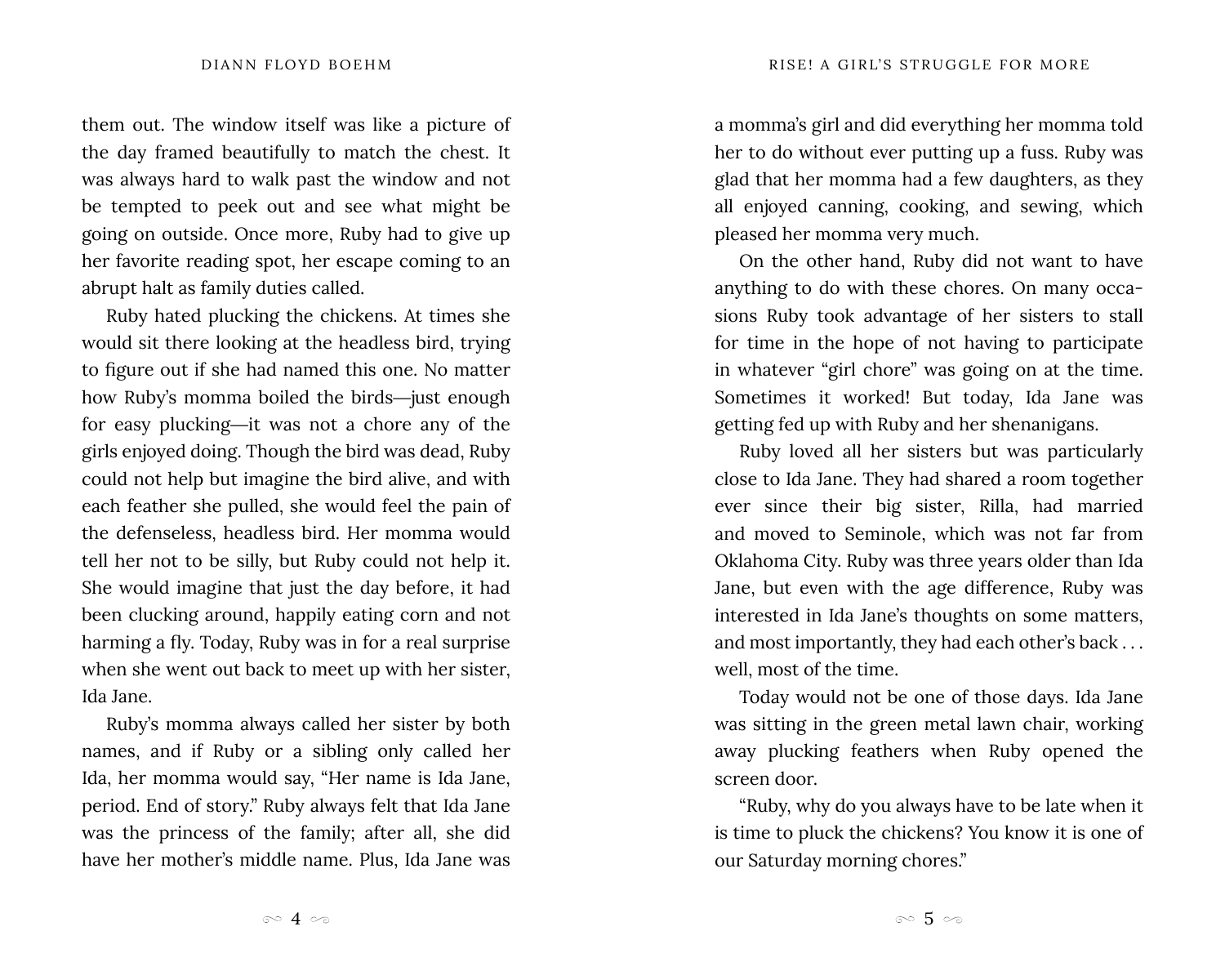Everyone from around the town came to Vernon's funeral. Afterward, at the Dinsmores' home, neighbors came to pay their respects and remember fun times with Vernon. Zola, Issie, and Jim appreciated the comfort the memories gave them. Eventually, everyone left, and Ruby and Ida Jane offered to clean up.

"Thank you, girls." Zola placed her hand on each of their cheeks. "But I will do it. I could use the time cleaning up to take my mind off everything."

So Ruby and Ida Jane made their way upstairs along with their brothers. Ruby hung back a bit and watched her Aunt Issie and her momma quietly pick up the family room, going through the motions to have a clean house once more. Ruby wanted to help but slowly turned around and headed up the stairs. She knew her momma would eventually retire to her room, and Issie and Abe would make their way to Robert and Zach's bedroom where they were sleeping. The boys would sleep on the couch and floor in the living room.

The window in her bedroom was open, and Ruby could hear her father and Uncle Jim out on the porch, rocking chairs creaking back and forth. She could imagine them looking up at the stars but couldn't quite make out what they were saying. She figured her Uncle Jim was not ready to go back to

the empty house at the dairy farm or even to his home for that matter.

Ruby could not sleep. She looked over at her sister who could fall asleep in a matter of minutes. Ruby snuck out of her room and tiptoed to the bathroom and quietly opened the window. She was hoping to hear more clearly what her daddy and uncle were saying, but there was only the sound of the rockers keeping the same rhythm. With a heavy heart, Ruby moved away from the window and went back to her room.

Much to her surprise, Ida Jane was awake and sitting up in bed. Ruby did not speak but just shook her head to let her know there was no news. They both slid back under the covers without saying a word.

> $\mathbb{C}^g$ 6

The next day the family had to go down to the lawyer's office to hear the reading of the will. No one even knew Vernon had made a will, but he had. There they were, in the midst of their grief, in a lawyer's office. Mr. Louie Sills was the lawyer in town, and his growing law firm handled both business and family law for all the townsfolk, including Vernon, it seemed.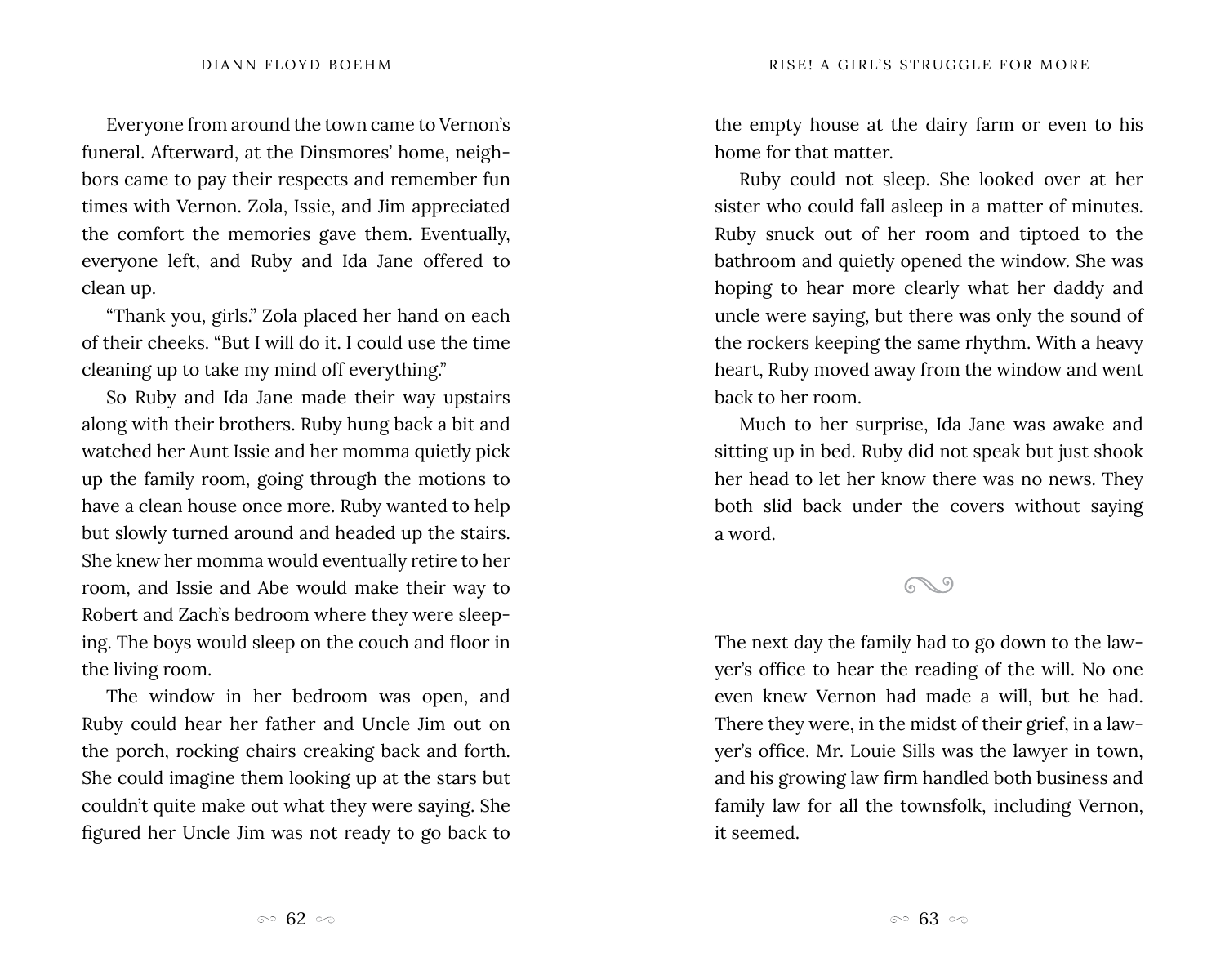Mr. Sills welcomed Vernon's family and asked them to take a seat around the table in the conference room. He poured each of them a glass of water, which was his way of making his clients feel somewhat comfortable under these trying circumstances.

"I'm so sorry for your loss," he said. "I liked Vernon very much—as a friend and client."

Mr. Sills went on to explain that Vernon had come to him wanting to draw up a formal will in case something was to ever happen to him. Vernon realized most of his family would expect him to give everything to Jim, but he had some other ideas. Mr. Sills then looked around and could see no one really understood what he was trying to say. Mr. Sills took a deep breath.

"Well, let's just read the will and it all will make sense."

Everyone looked at each other as the lawyer took a sip of water and picked up the will to read.

Clearing his throat, the attorney shuffled the papers and started reading. "I, Vernon McCoy, being of sound mind and body, leave my dairy farm to my sister Zola."

"What?" She looked at Jim and Issie in shock.

Mr. Sills paused a moment to let the shock fade. "Vernon told me you would be surprised so he left an additional note to Zola for me to read. I think this will soften the blow a bit."

*Dear Zola,*

*Don't worry. Jim will be fine. We talked about this. Jim will tell you.*

Mr. Sills paused, and Jim nodded yes, as Issie and the other family members looked on. Mr. Sills continued.

*Dad would want you to have the farm as well. After all, it was only left to us boys because when Dad died we were the men of the family. When we sold our store in Bower, we moved up here to be closer to you and Issie. I know you're all thinking the farm is part Jim's, as it was the inheritance from Dad, but Jim and I talked about it. I bought him out a long time ago, and that's how Jim could have his grocery store. He just continued to help me with the farm, as it was something for both of us to do together. Issie and Abe already have a farm. But don't worry, Issie, I have something for you.*

Jim nodded as Zola looked at Issie. Mr. Sills took a sip of water as everyone shifted in their chairs with the awkwardness of it all. The reading of the will continued.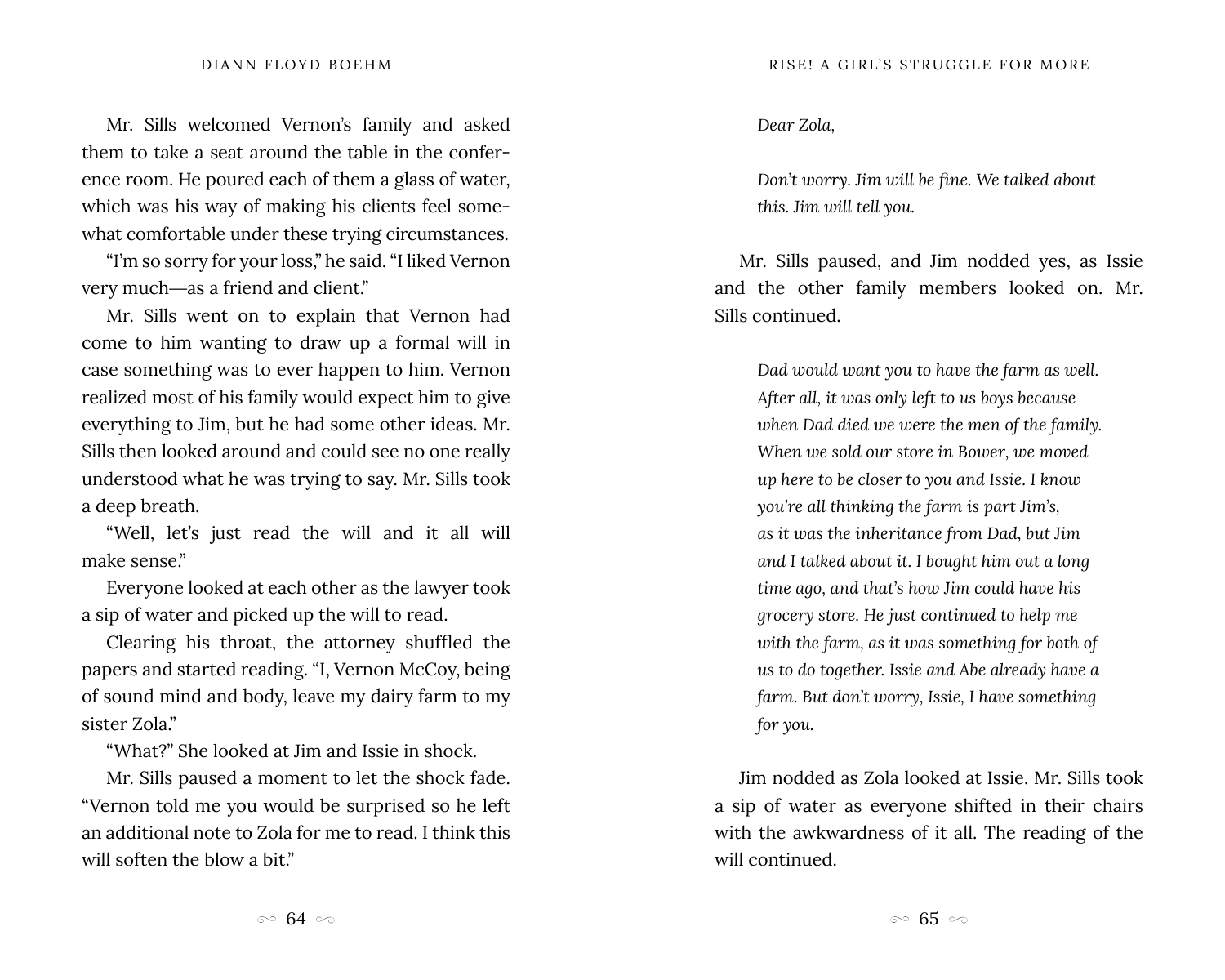"Vernon left Issie \$200 and his motorcar, named Betsy. Daisy, the dairy truck, will remain on the farm for deliveries," continued the attorney.

Issie smiled. "Well, I can't imagine driving a car, but the thought is fascinating," she said. "What a lovely gesture."

Zola smiled and nodded as she watched her sister sink in her chair with embarrassment.

"Now for you, Jim. I believe Vernon has a little surprise for you too," Mr. Sills said with a slight grin.

It turned out Vernon was not a penny pincher but a saver. He never married, as he enjoyed the ladies way too much to settle down. Ruby recalled once hearing her Uncle Vernon express regret to her momma that he didn't marry the one girl he "let get away." Ruby had heard him say if he had married Margaret, he would have a slew of kids. He seemed to think because Margaret had eleven kids, that meant he would have had eleven too.

"Vernon, the choices we make determine our life!" Ruby had heard her momma say.

"I know, I know, Sis," he had said as he continued quietly rocking on the front porch.

The lawyer continued, "Before I go on with the formal part of the will, Vernon wanted Jim to have this letter."

Mr. Sills handed Jim a sealed envelope. Jim's hands began to shake as he opened it and unfolded the letter. He started reading silently but then stopped and handed it to the lawyer. He could not bring himself to continue.

"Please read it to everyone," he said to Mr. Sills.

When Mr. Sills finished reading the amount of cash Vernon had saved for Jim, everyone was dumbfounded.

"Can you read that last part one more time?" Jim asked.

Mr. Sills read it again.

*Jim, if you're reading this, then I guess I have gone to the big house in the sky. I have been saving money, hoping one day you and I could move and enjoy life in the big city. We had great plans, but looks like Mom and Dad needed me up here with them. So now it is time for you to venture out and live for both of us. Who knows? Maybe you will finally catch a cute young thing.*

Everyone chuckled. It was so Vernon. He had always felt Jim devoted himself to his work and helping Vernon. Mr. Sills continued with the letter.

*Issie and Zola will be fine. James and Abe are like brothers too, and they will always take good care of our sisters. So now it is your turn!*